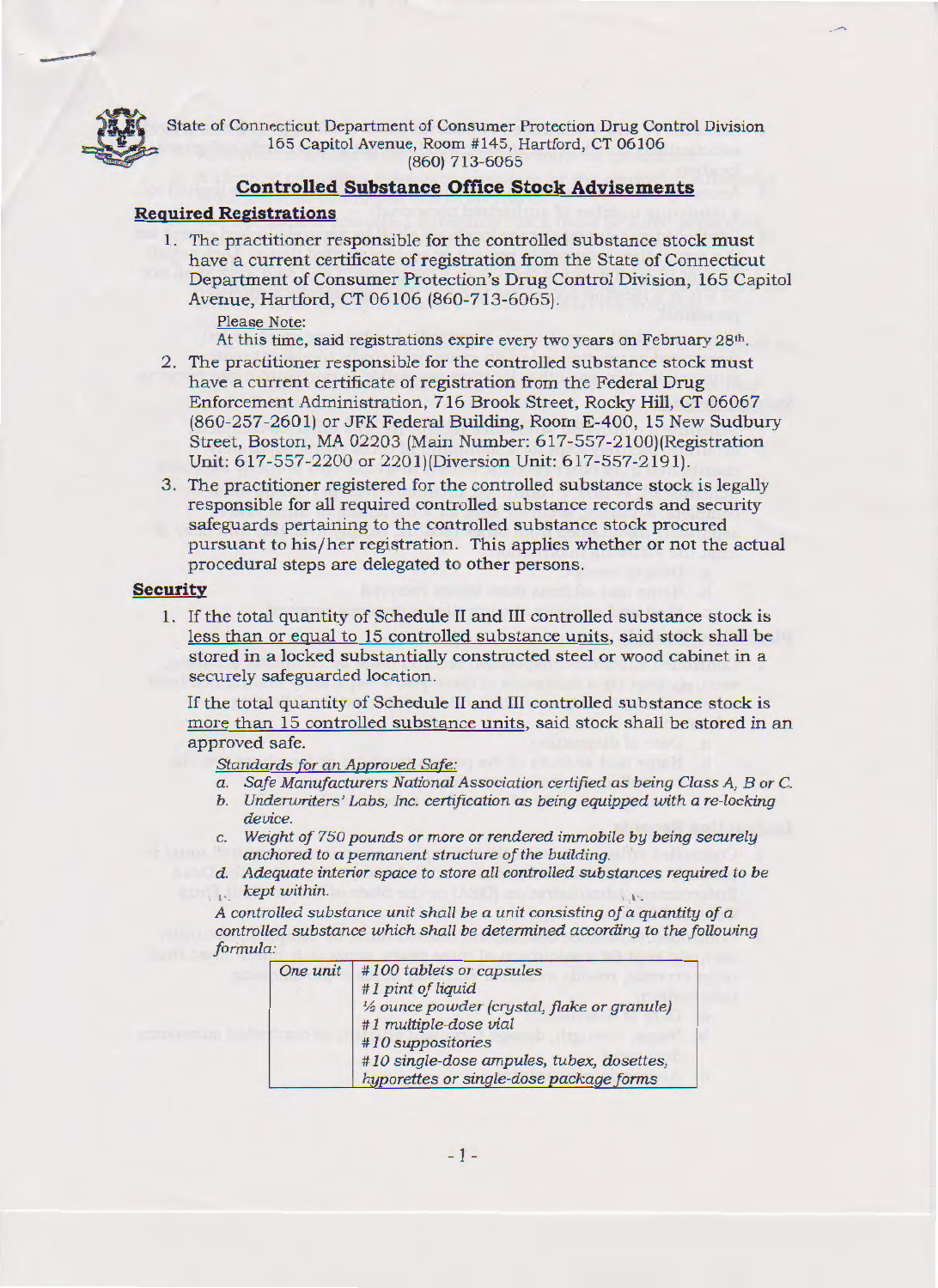2. Schedule IV and V controlled substance stock shall be stored in a locked substantially constructed steel or wood cabinet in a securely safeguarded location.

'

- 3. Access to controlled substance cabinets or containers shall be limited to a minimum number of authorized personnel.
- 4. Controlled substance storage locations shall be securely locked except for the actual time required to remove or replace needed items. Locks shall be kept in good working order with keys removed and said keys shall not be left in a location accessible to other than specifically authorized personnel.
- 5. In no case shall a practitioner's controlled substance stock be left unsecured or unattended in an examining room, treatment room, automobile or in any other location accessible to non-authorized persons.

#### **Receipt Records**

- 1. Schedule II controlled substance receipt records must be complete, accurate, securely kept for a minimum of three years, separately maintained from other records, readily available and properly executed.
- 2. Schedule III, IV and V controlled substance receipt records must be complete, accurate, securely kept for a minimum of three years, separately maintained from other records, readily available and bear at least the following information:
	- a. Date of receipt
	- b. Name and address from whom received
	- c. Kind and quantity of controlled substance received

# **Disposition Records**

- 1. Controlled substance disposition records must be complete, accurate, securely kept for a minimum of three years, separately maintained from other records, readily available and bear at least the following information:
	- a. Date of disposition
	- b. Name and address of the person to whom or for whose use the controlled substance was disposed
	- c. Kind and quantity of controlled substance disposed

# **Destruction Records**

- 1. Controlled substance stock that is expired or no longer required must be properly secured and safeguarded until destroyed by either the Drug Enforcement Administration (DEA) or the State of Connecticut Drug Control Division.
- 2. Controlled substance destruction records must be complete, accurate, securely kept for a minimum of three years, separately maintained from other records, readily available and bear at least the following information:
	- a. Date of destruction
	- b. Name, strength, dosage form and quantity of controlled substance destroyed
	- c. Appropriate signatures